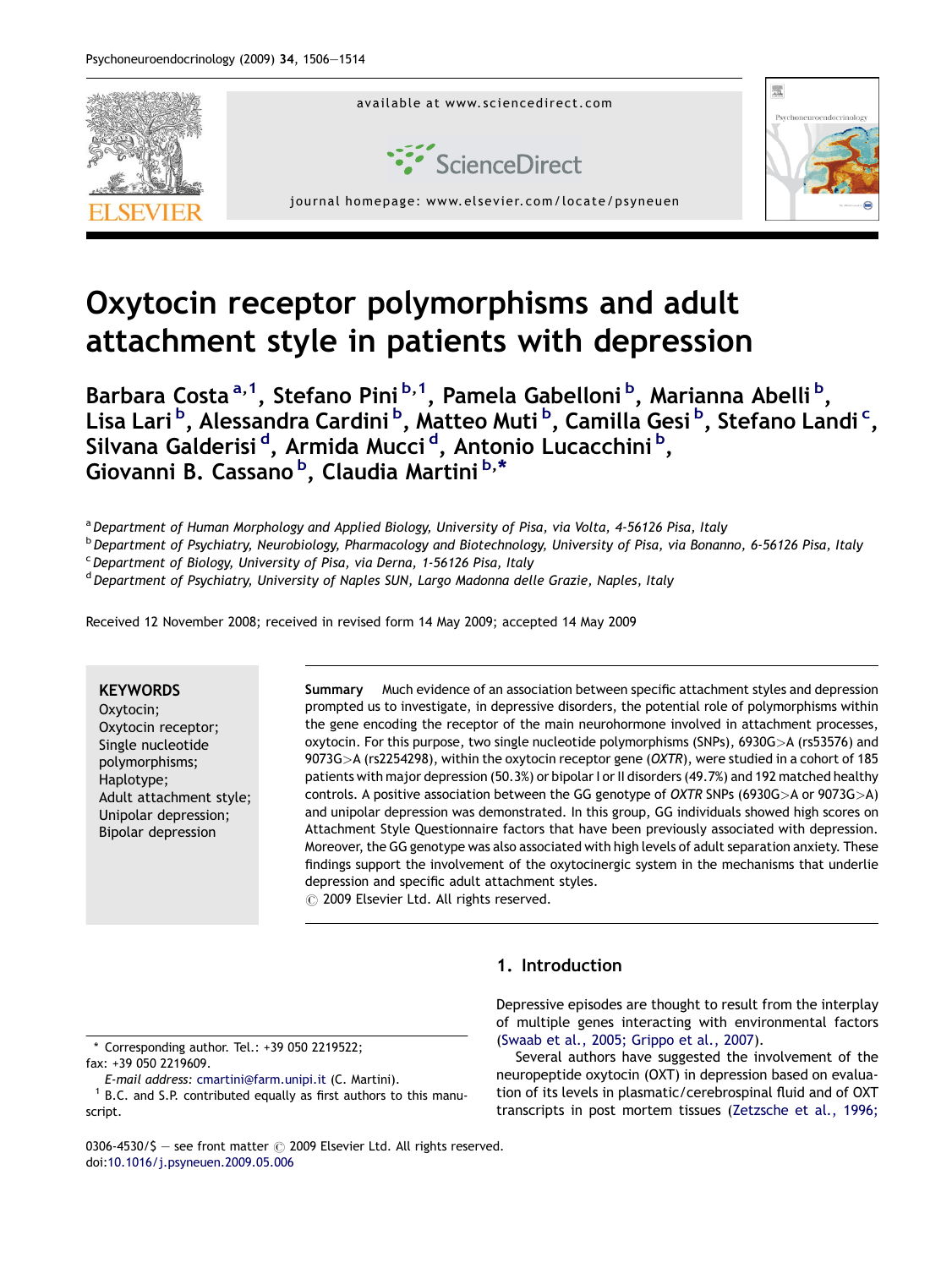[Purba et al., 1996; Van Londen et al., 1997; Bell et al., 2006;](#page--1-0) [Scantamburlo et al., 2007; Cyranowski et al., 2008; Wang](#page--1-0) [et al., 2008](#page--1-0)). The traditional view of OXT as an endocrine hormone acting on peripheral organs (i.e., to induce labor and milk ejection) has been revised such that this neuropeptide is now considered to be a neurotransmitter or neuromodulator with central actions in the limbic system, the forebrain and the autonomic centers of the brainstem. Oxytocin plays a role in a variety of central functions, such as sexual behavior, maternal behavior, affiliation, social memory, satiety and stress responsiveness. In particular, there is strong evidence concerning the involvement of OXT in attachment processes in animals [\(Insel, 1997, 1992](#page--1-0)) and, despite a limited amount of detailed experimental data, some evidence to support similar behavioral effects in humans as well (Carter, 1998; Uvnäs-Moberg, 1998; Donald[son and Young, 2008](#page--1-0)). In a number of clinical studies, an association between specific adult attachment styles and depression has been found [\(Carnelley et al., 1994; Murphy](#page--1-0) [and Bates, 1997; Mickelson et al., 1997; Bifulco et al., 2002;](#page--1-0) [Shaver et al., 2005](#page--1-0)). Specifically, attachment anxiety, which concerns apprehension over rejection and abandonment, has been associated with depression [\(Carnelley et al., 1994;](#page--1-0) [Murphy and Bates, 1997; Mickelson et al., 1997; Bifulco](#page--1-0) [et al., 2002; Shaver et al., 2005](#page--1-0)). Attachment anxiety represents one of the two primary dimensions involved in selfreport measures of adult attachment style ([Bartholomew and](#page--1-0) [Horowitz, 1991; Brennan et al., 1998](#page--1-0)). The second dimension, attachment avoidance, concerns the degree to which a person feels uncomfortable depending on and being emotionally close to others. Hypothesized explanations for the association between attachment anxiety and depression include anxious peoples' negative models of self (e.g., believing they are unlovable; [Bartholomew and Horowitz,](#page--1-0) [1991](#page--1-0)), low self-esteem ([Griffin and Bartholomew, 1994\)](#page--1-0), selfcriticism [\(Murphy and Bates, 1997\)](#page--1-0) and dysfunctional attributions to partners' behavior that increase the likelihood of separation anxiety ([Collins, 1996\)](#page--1-0). In contrast, people high in avoidance generally invest less in relationships, are less upset when they end and are relatively low in commitment and relationship satisfaction ([Mikulincer and Shaver, 2007](#page--1-0)).

Genetic factors have been reported to play a role in the development of depression [\(aan het Rot et al., 2009; Marti](#page--1-0)[nowich et al., 2009](#page--1-0)) without any reference to attachment styles. Genetic studies on attachment styles have also been performed ([Carlson, 1998; Donnellan et al., 2008](#page--1-0)). These data, despite providing information about the possible contribution of genes to adult attachment style, rarely reveal which genes are involved. To the best of our knowledge, only polymorphisms of the  $D_2$  and  $D_4$  dopamine receptor genes and the  $5HT<sub>2A</sub>$  serotonin receptor gene have been associated with specific attachment styles [\(Van Ijzendoorn and Bakermans-](#page--1-0)[Kranenburg, 2006; Gillath et al., 2008\)](#page--1-0).

All these data together prompted us to focus in the present report on the OXT receptor (OXTR) gene as a possible candidate for genetic vulnerability to depression. For this aim, a comparison of genotype distributions of the two OXTR single nucleotide polymorphisms (SNPs), 6930G>A (rs53576) and 9073G>A (rs2254298), among patient groups with depression and healthy control group was performed. Moreover, associations between certain genotype groups and specific adult attachment styles were also investigated. To this end, we compared the scores on the five subscales of the Attachment Style Questionnaire among genotype groups.

## 2. Methods and materials

#### 2.1. Subjects and psychometric evaluation

For the study, 185 patients referred to the clinics of the Department of Psychiatry at the University of Pisa for treatment of a depressive episode were recruited. All subjects were assessed with the SCID-I [\(First et al., 2002](#page--1-0)) to establish a DSM-IV Axis-I diagnosis and psychiatric comorbidity. The Hamilton Depression Rating Scale [\(Hamilton, 1960](#page--1-0)) and the Young Mania Rating Scale ([Young et al., 1978\)](#page--1-0) were used to assess the severity of depression and mania, respectively. Anxiety was assessed by the Hamilton Anxiety Rating Scale (HAM-A) [\(Hamilton, 1959](#page--1-0)).

### 2.2. Attachment style evaluation

Patients were evaluated by the Attachment Style Questionnaire (ASQ) [\(Feeney et al., 1994](#page--1-0)). The ASQ is a 40-item selfreport questionnaire with individual items being scored on a 6-point scale from  $1 =$  totally disagree to  $6 =$  totally agree. The ASQ includes five scales derived from principal components analysis: confidence (in self and others); discomfort with closeness; need for approval; preoccupation with relationships; and relationships as secondary (to achievement). Confidence (in self and others) reflects a secure attachment orientation.

The Need for approval scale and the Preoccupation with relationships scale assess the anxiety (over abandonment) dimension of the attachment style, whereas the Discomfort with closeness scale and the Relationships as secondary scale pertain primarily to the avoidance (of intimacy) dimension of the attachment style. Discomfort with closeness is a theme central to [Hazan and Shaver's \(1987\)](#page--1-0) conceptualization of avoidant attachment. Need for approval reflects respondents' need for acceptance and confirmation from others, and characterizes Bartholomew and Horowitz's fearful and preoccupied groups (1991). Preoccupation with relationships, which involves an anxious and dependent approach to relationships, is a core feature of [Hazan and Shaver's](#page--1-0) [\(1987\)'s](#page--1-0) original conceptualization of anxious/ambivalent attachment. The Relationships as secondary scale is consistent with Bartholomew and Horowitz's concept of dismissing attachment (1991). Finally, Confidence (in self and others) reflects a secure attachment orientation.

The ASQ has been translated into Italian [\(Fossati et al.,](#page--1-0) [2003](#page--1-0)); then, a consensus translation has been reached. This latter translation has been checked through back-translation by a native English-speaking professional translator. After three translations, the back version has been judged as adequately matching the original ASQ. The final translation has been sent to the author (J. Feeney) for her final approval. The Italian translation of the ASQ did not differ in any other respect from the original English version.

Data on construct and discriminant validity of the ASQ have been obtained by [Fossati et al. \(2003\)](#page--1-0) in an Italian sample of 487 consecutively admitted psychiatric participants and an independent sample of 605 non-clinical parti-